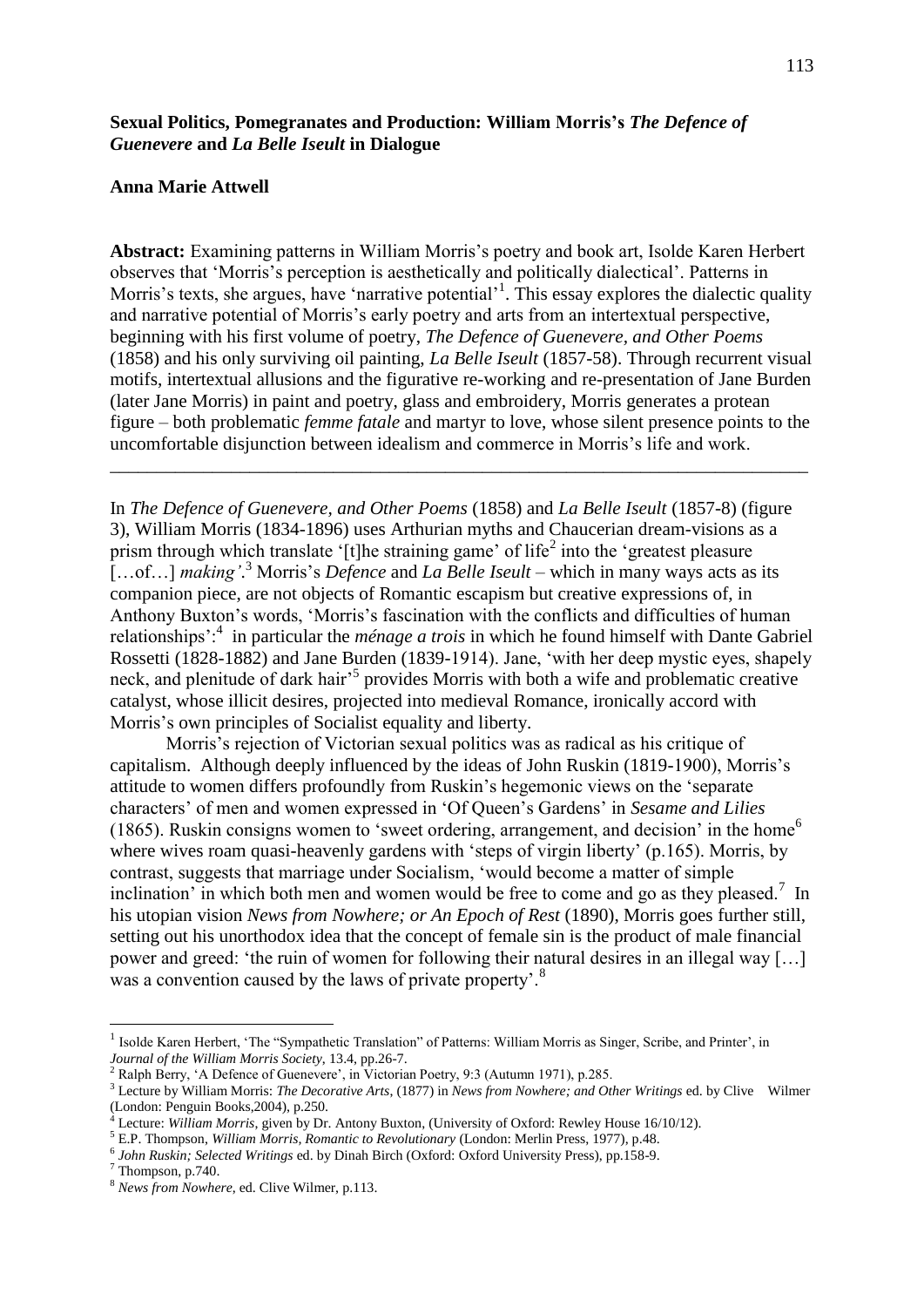It is against this background of Ruskinian middle-class morality that the young William Morris launches his literary career with the publication of *The Defence of Guenevere*, with its evocation of the legendary King Arthur's adulterous queen as, in James Carley's words, 'a sensuous, highly sexual character': prompting at least one contemporary critic to accuse Morris of 'coarseness and immorality'.<sup>10</sup> What is perhaps most striking about Morris's titular poem is the eloquent voice it gives to Arthur's condemned wife who remains silent in Malory's *Morte d'Arthur* as she stands 'despoylled into her smok' awaiting death, her 'feelings [ … ] unexplored'.<sup>11</sup> The focus of Morris's narrative as it dilates from third to first person is surprisingly modern in its psychological intensity, yet it derives in part from the medieval complaint or confessional which Geoffrey Chaucer (c.1343-1400) employs in his dream-vision *The Legend of Good Women* (c.1380-86). Chaucer's *Legend* was one of Morris's favourite texts<sup>12</sup> which he published at the end of his life in *The Works of Geoffrey Chaucer* (1896). Like Morris's 'Defence', Chaucer gives centre stage to powerful adulteressqueens such as Cleopatra and Dido, who are recast as '*martiris*' and redeemed by the God of Love by virtue of their being 'trewe in loving al hire lyve'.<sup>13</sup>

Guenevere's plea is made according to the laws of Chaucer's God of Love for whom passion is condoned even in adultery ('ne shal no trewe lover come in helle').<sup>14</sup> This medieval humanist and chivalric tradition of the abstract virtues of love finds an interesting parallel in Morris's own abhorrence of the Victorian marriage market. In a letter to his friend Charles Faulkner for example, Morris attacks what he terms the 'venal prostitution' of 'the bourgeois property marriage' and calls instead for 'genuine unions of passion and affection'.<sup>15</sup> In 'The Defence', Guenevere claims the reader's sympathy on the same terms: 'I was bought' she asserts simply, 'By Arthur's great name and his little love':  $^{16}$  a statement that finds uncomfortable parallels in Morris's own marriage.

It was whilst working on a series of murals depicting scenes from Malory's *Morte d'Arthur* (1485) for a new neo-medieval debating chamber at the Oxford Union Society that Rossetti discovered Jane Burden, whom he persuaded to model for him at his lodgings in October 1857, taking her over 'as if she were his personal possession'.<sup>17</sup> By the spring of 1858 however, the impoverished Jane had become engaged to the wealthy Morris. As J. B. Bullen succinctly puts it, 'Rossetti may have had charm, but Morris had money'. Morris may well have proposed marriage to Jane 'in a heady mixture of infatuation, sexual attraction and mutual misunderstanding'<sup>18</sup> however a series of intertextual allusions, circulating through embroidered hangings, paintings and studies created in 1857-8, suggest that Morris was acutely aware of the Faustian pact that, like Guenevere, Jane was making for a life of financial security, status and ease.

In Kelmscott Manor, the Oxfordshire home which Morris and Rossetti leased in 1871 (in part as a rural retreat where Jane and Rossetti could live freely as lovers), hangs an unassuming and unfinished hanging, one of a series of embroidered panels designed by Morris depicting heroines from Chaucer's *Legend of Good Women*. The three surviving

<sup>9</sup> *Arthurian Poets, Matthew Arnold and William Morris*, ed. by James Carley (Bury St Edmunds: The Boydell Press, 1990) p.12.

<sup>10</sup> Unsigned notice of *The Defence of Guenevere; and Other Poems*, in *Spectator*, (London: February1858) xxx, p.238.  $11$  Carley, ed., p.7.

<sup>12</sup> Ian Zaczek, *Essential William Morris* (London: Dempsey Parr, 1999), p.81.

<sup>&</sup>lt;sup>13</sup> *The Complete Works of Geoffrey Chaucer*, 2<sup>nd</sup> edition, ed by F.N. Robinson (Oxford: Oxford University Press), p.493, l.438.

<sup>14</sup> *Dream Visions and Other Poems*; *Geoffrey Chaucer*, ed. by Kathryn L. Lynch (London: W.W. Norton & Company, 2007), p.136, l.544. 2007), p.136, 1.544.<br><sup>15</sup> Letter written by William Morris, October 16<sup>th</sup> 1886, in E.P. Thompson, p.708.

 $16$  Carley, ed., p.53

<sup>17</sup> J.B. Bullen, *Rossetti; Painter and Poet* (London:Frances Lincoln, 2011) p.112.

<sup>18</sup> Ibid, p.117.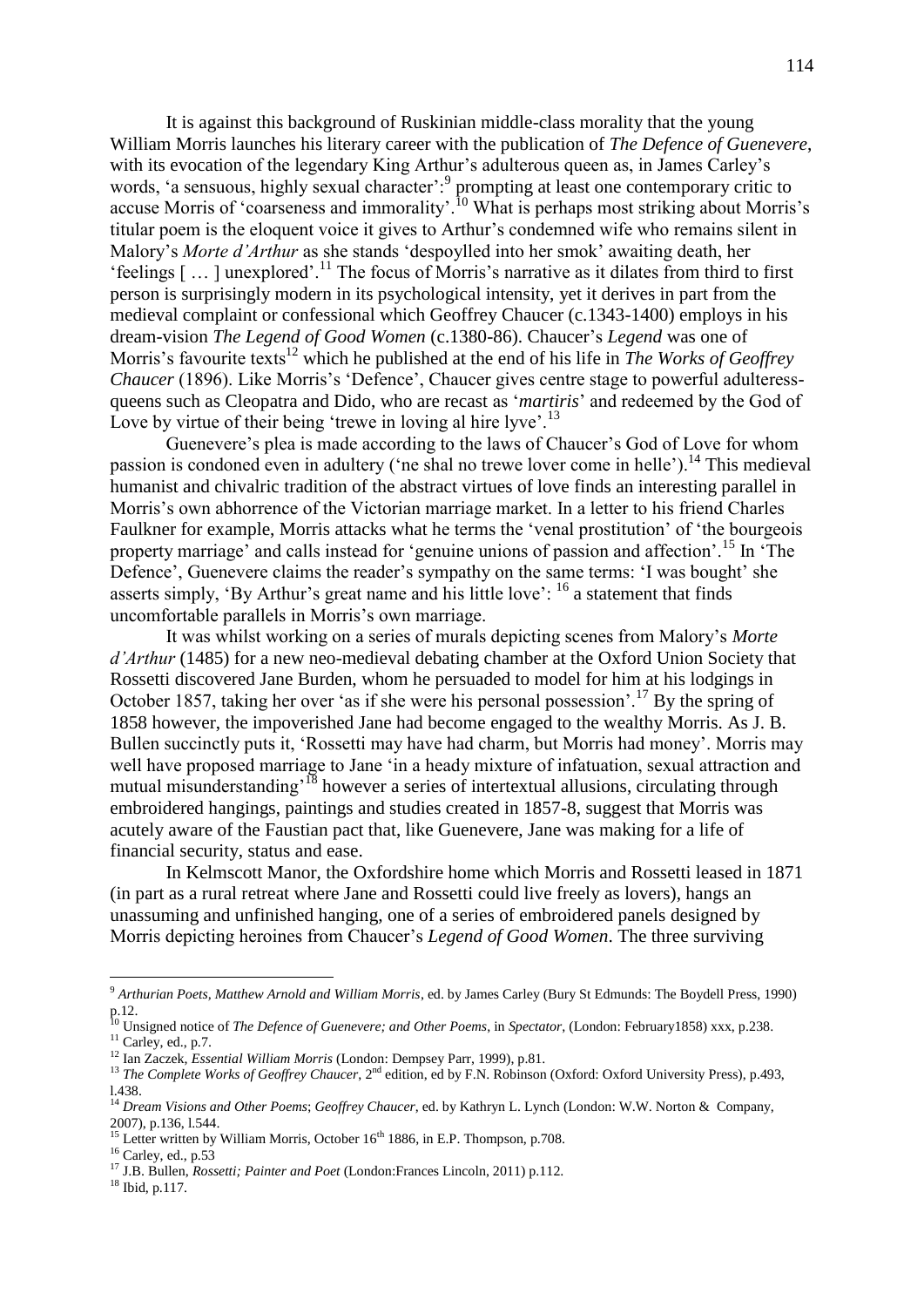figures are of St Catherine, Penelope and most interesting of all, Guenevere<sup>19</sup> – Morris's idiosyncratic addition to Chaucer's martyrs to love. 'The design', notes John Cherry, 'derives from an early sketch of Jane as Guenevere or *La Belle Iseult* made before their marriage in 1859'<sup>20</sup> (figure 1) and as such provides a material link between *La Belle Iseult,* executed by Morris in 1857-8 under the watchful eye of Rossetti, and Arthur's queen.



Figure 1. William Morris, *Queen Guenevere*, c.1860 Figure 2. William Morris, *Guinevere*, c.1858 Unfinished embroidered hanging on linen. Extant study, watercolour and graphite on paper Gloucestershire: Kelmscott Manor 126.4 x 55.2 cm (Photo © Society of Antiquaries of London 2013) London: Tate Britain (Photo © Tate, London 2000)



The extant study for the same embroidered hanging, entitled *Guinevere* (figure 2) is held at Tate Britain, and dated circa 1858 although the similarities in the pose, positioning and drapery of the three figures suggest that this too was derived from the early sketch for *La Belle Iseult* to which Cherry refers.

<sup>19</sup> John Cherry and A.R. Dufty, *Kelmscott Manor* (London: The Society of Antiquaries of London, 1999), p.35.

 $20$  Ibid, p.17, pl.13 and note.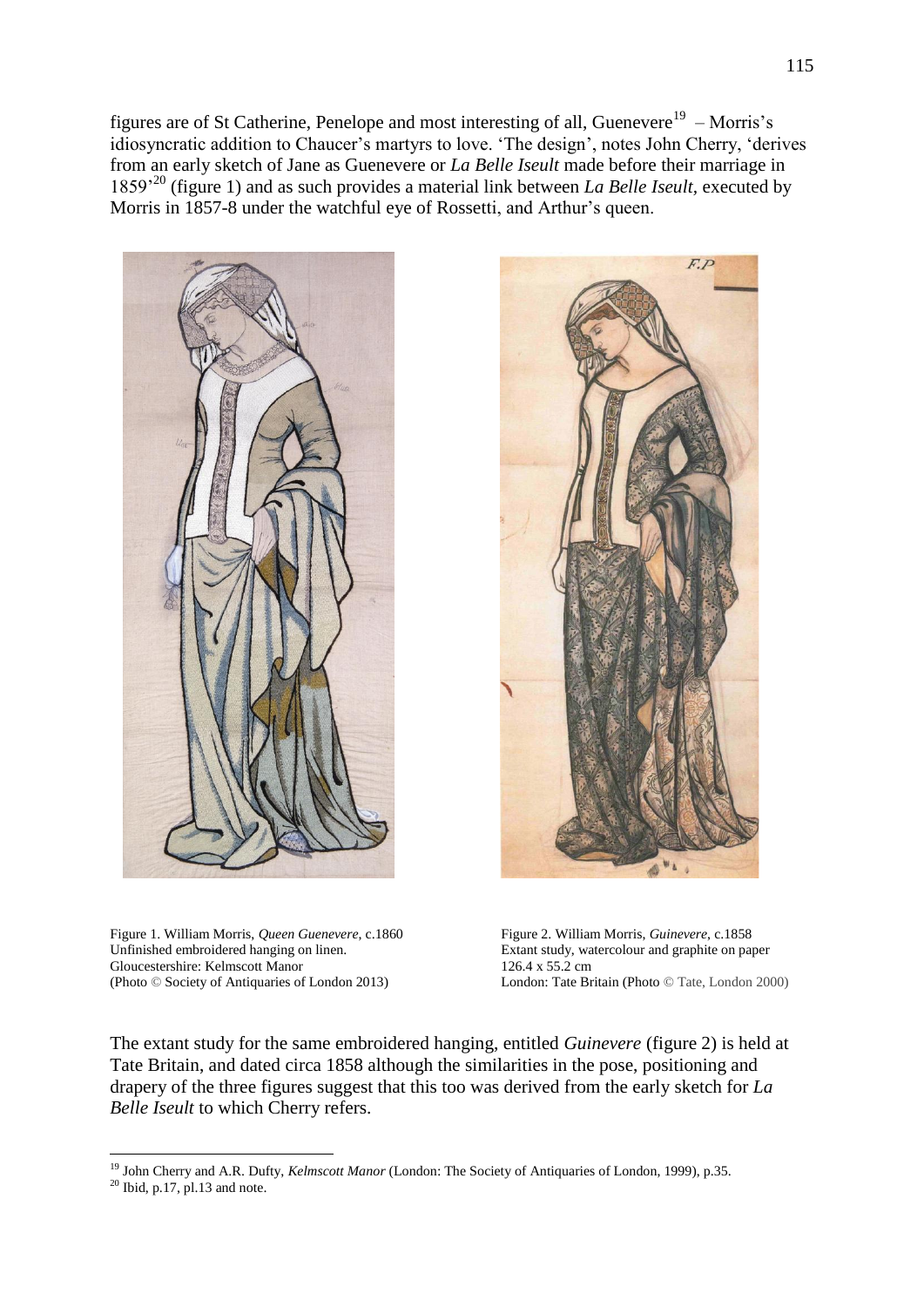

Figure 3. William Morris, *La Belle Iseult,* 1858 Oil on canvas, 71.8 x 50.2 cm London: Tate Britain, (Photo © Tate, London 2013)

The contemporaneous translation of Guenevere/Iseult into different media and guises suggests the way in which the love triangle between King Arthur, Queen Guenevere and Sir Lancelot du Lac was interchangeable in Morris's mind and art with the love triangle between Iseult of Ireland, King Mark and Tristram of Lyoness, whose story had been famously treated by Matthew Arnold (1822-1888) in his verse-Romance 'Tristram and Iseult' (1852). Perhaps in some ways the ongoing critical debate concerning the identity of the figure in *La Belle Iseult* is endemic to Morris's 'portrait in medieval dress'<sup>21</sup> since Romance, as Nicholas Perkins and Alison Wiggins observe, is a 'radically creative, open, dynamic and unstable' genre, <sup>22</sup> one that delights in the subversion of fixed identities and patriarchal norms. By aligning Jane with medieval heroines such as Malory's Guenevere, Chaucer's Cleopatra, and moral shape-shifters such as Lady Bertilak in *Sir Gawain and the Green Knight* who revel in 'sovereynté' and seduction'<sup>23</sup> Morris opens a radical dialectic between the predatory heroines of Romance and high Victorian medievalism; a conflict vocalised in the prosopopoeia of Guenevere's defence as she pitches the aesthetic values of love and beauty against the hypocrisy of Victorian concepts of sin: "With all this wickedness; say no rash word / Against me, being so beautiful'.<sup>24</sup>

<sup>21</sup> Frances Fowle, *La Belle Iseult* 'Summary' © Tate, London 2000.

<sup>22</sup> Nicholas Perkins and Alison Wiggins, *The Romance of the Middle Ages* (Oxford: Bodleian Library, University of Oxford, 2012), p.86.

 $23$  Ibid, pp.106-110.

 $24$  Carley, ed., p.57.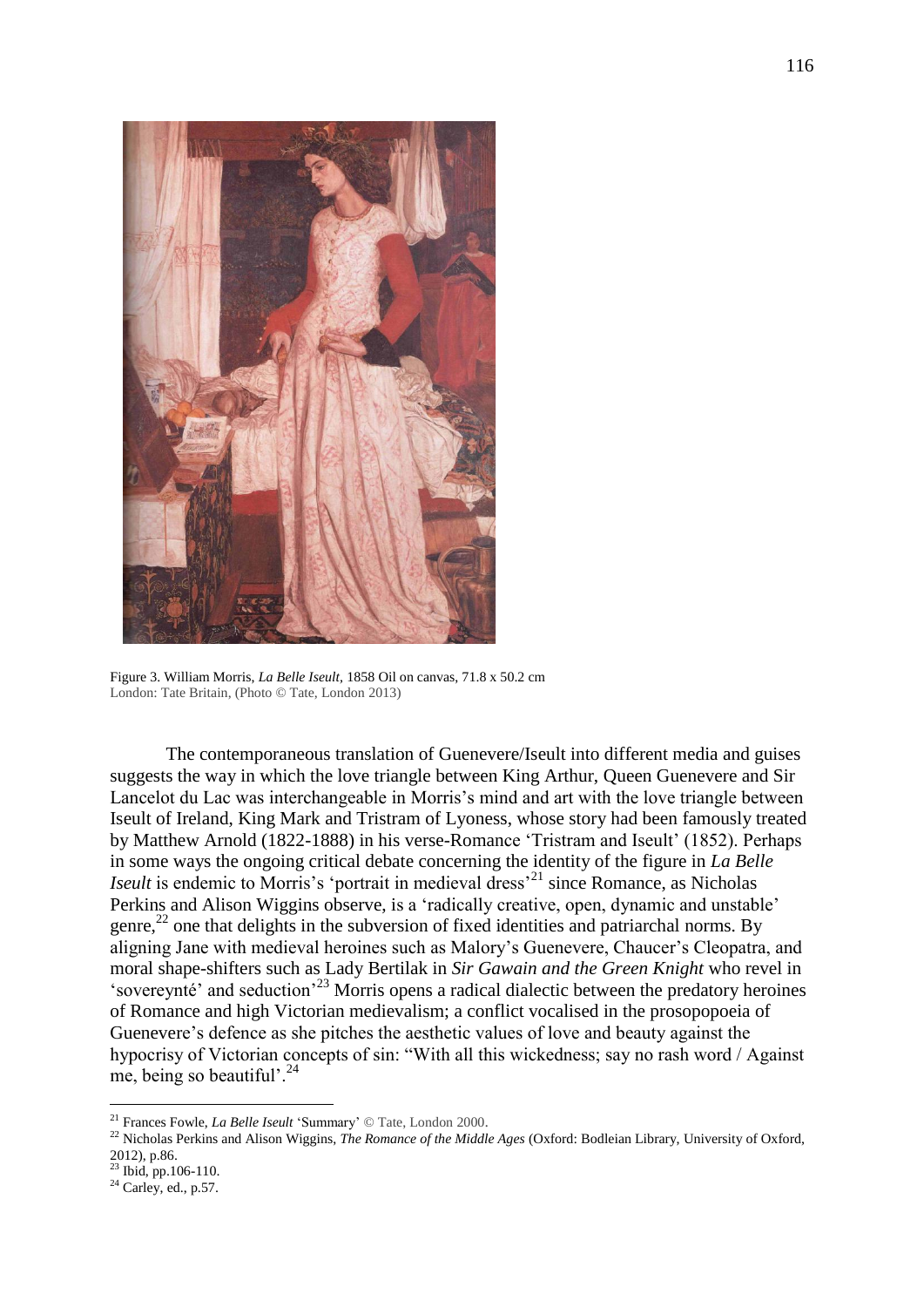It is not the individual characters of Guenevere or Iseult which fascinate Morris, but rather the emotional tension of their love-triangles: a focus suggested by the development between Morris's extant study of Guenevere, and his reworking of the image as *La Belle Iseult*. The subtle reference to Guenevere's girdle in the study, marked by the figure's thumb tucked quietly inside a dropped waist-band, is given dramatic emphasis in the painting where Iseult's angular arms and wrists express some tortuous reluctance to assume its weight: a reluctance emphasised by the contrapuntal sway of her body as she draws the girdle around her.

The statuesque stillness of Guenevere's pose in the study, with eyes cast modestly down and hair largely covered has been replaced in *La Belle Iseult* with Jane's rippling mass of hair loose beneath a garland of rosemary and pomegranates, her face drawn with tension as she is captured *in medias res*, dressing to the song of a troubadour. Although the mood of the portrait is introspective, costume, props and caste imply dialogue: as W. D. Shaw notes of Guenevere in 'The Defence', there is 'scene-stealing theatricality'  $^{25}$  in this performance; whilst book, girdle, and bard form an oblique diagonal plane suggestive of other meta-textual perspectives and narratives.

*La Belle Iseult* is rich in symbolism and intertextual references both contemporary and medieval. In Mathew Arnold's (1822-1888) famous poem *Dover Beach* (1867) for example, the girdle signifies a lost medieval world of spiritual and cultural riches: 'The Sea of Faith [...] Lay like the folds of a bright girdle furled',<sup>26</sup> and embodies the redemptive powers of love. As a symbol of classical mythology however, the girdle links Guenevere/Iseult with Venus, the Roman goddess of love and her Greek counterpart Aphrodite, the goddess of Spring. $27$ 

*The Gods and Goddesses of Classical Mythology, A Short Classical Dictionary* (1882), provides an example of the kinds of ideas concerning the girdle's classical symbolism in general circulation at that time. Venus, we are informed 'was famous for her mysterious oestrus, a girdle which, worn by whatever female, had the property of rendering her charms irresistible to the person whose affections she desired to command'.<sup>28</sup> Morris's capture of the moment as Jane/Iseult assumes this potent symbol of sexual power is charged with significance. Paradoxically however, Iseult's twisted body, drawn brows and the dark lines beneath her eyes suggest inner conflict and even despair at capturing the observing eye.

Morris's deployment of colour in *La Belle Iseult* also engages the viewer in intertextual discourse with the tortured heroine of 'The Defence', since the brilliant red of Iseult's sleeves, echoed in her lips and the valance of the rumpled bed, parallels Guenevere's 'bright sleeves', her 'crimson' cheeks and her bed-sheets stained with Launcelot's blood that witness her betrayal. Was Morris's persistent association of his future wife with Romance heroines notorious for their unfaithfulness entirely coincidental? I would argue not. In another contemporaneous poem 'In Praise of my Lady', the narrator addresses Jane directly, yet nevertheless acknowledges her capacity for infidelity: "So passionate and swift to move, / To pluck at any flying love".<sup>29</sup> Jane's features, 'Curl'd up and pensive', mirror the careless masquerade Guenevere assumes in 'The Defence' to hide her unhappiness in King Arthur's

 $^{29}$  Thompson, p.67.

<sup>25</sup> W. David Shaw, 'Arthurian Ghosts; The Phantom Art of "The Defence of Guenevere" in *Victorian Poetry*, Vol. 34, No. 3, *William Morris: 1834-1896*, (Autumn, 1996), p.301.

<sup>&</sup>lt;sup>26</sup> Matthew Arnold, 'Dover Beach', in *New Poems* (1867), ll.21-3.

<sup>27</sup> *The Hutchinson Encyclopedia 1999*, ed. by Katie Emblen, Denise Dresner, and others (Oxford: Helicon, 1999) pp.111 & 49.

<sup>28</sup> *The Gods and Goddesses of Classical Mythology; Being a Short Classical Dictionary*, ed. by W. Stewart (?), (London: W. Stewart, 1882), p.12 "Venus".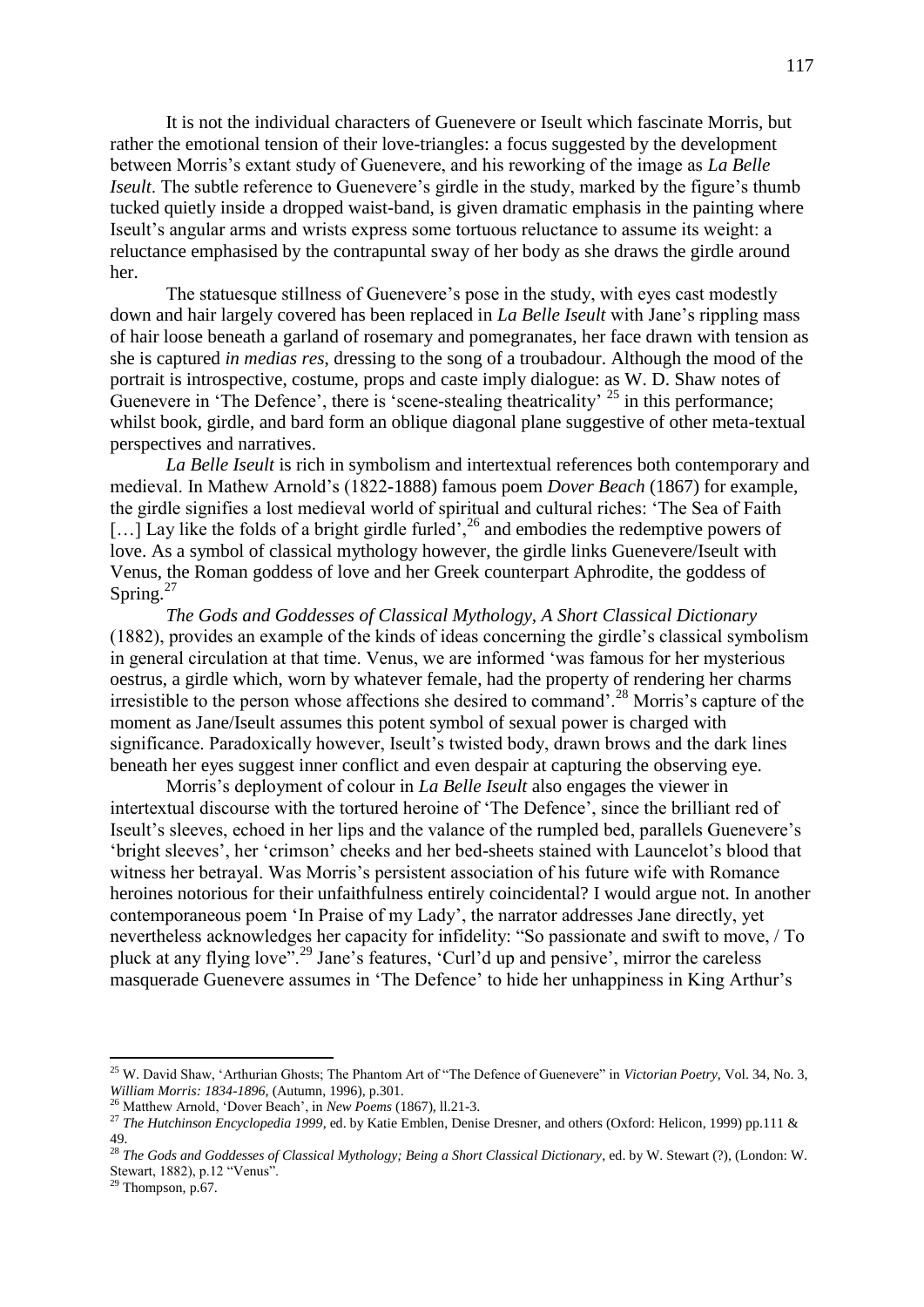court: 'And let my lips curl up at false or true';<sup>30</sup> and echo the close observation of illicit love in another poem from *The Defence*, 'Concerning Geffray Teste Noire':

'I saw you kissing once [...] did your lips lie, Curled gently, slowly, long time could afford For caught-up breathings<sup>31</sup>

As Walter Pater (1839-1894) recognised in his retrospective review of Morris's *Defence* in 1868, it is in the narrator's oxymoronic mixture of cool impartiality and acute sensitivity, distinctive of the subject position of both 'The Defence' and *La Belle Iseult*, that the dramatic intensity of Morris's art lies. 'The jealousy of that other lover' Pater writes, 'is the secret here of a triumphant colour and heat': $3^{2}$ ' that other lover' in both poem and painting, being the shadowy figure of Arthur and beyond him, Morris himself.

Morris gives symbolic expression to his conflicted view of Jane Burden as both a woman true to love, yet possessed of illicit passion through his use of pomegranates as a decorative device. Pomegranates are associated with the Virgin Mary and Christ in Christian iconography, as employed for example by Sandro Botticelli (c.1445-1510) in his *Madonna of the Pomegranates* (1487); and by Morris & Co. in the decorative border to the tapestry *Angeli Ministrantes* (1894).<sup>33</sup> In the dark, windowless context of *La Belle Iseult's* bed chamber however, the pomegranates in her floral crown, embroidered on her bedside tablecloth and woven into the tapestry behind her, are suggestive of the myth of Persephone who was tricked by Hades into eating the pomegranate seeds that would bind her to spend six months of every year in the darkness of the underworld. William Holwell's *A mythological, etymological, and historical dictionary* (1793) identifies Persephone or Proserpine not as a virginal victim, but as the consort of Pluto and 'reputed queen of hell […] condemned to the shades below as an infernal inquisitor': $34$  a mythology employed in Rossetti's painting of Jane Morris as *Proserpine* (1874) where she is portrayed as a dark seductress, holding a bitten pomegranate.

It is often pointed out that Pater's review of Morris's *Defence*, in which he first articulates his Aesthetic concept of the 'gem-like flame'<sup>35</sup> of a pure, sublimated and amoral passion, is the source of Pater's seminal final chapter to *Studies in the History of the Renaissance* (1873). The spark behind the flame on the other hand is seldom mentioned: yet bodied forth as Iseult, Guenevere and Persephone, Jane's dialectic figure is germane to the emergent Aestheticism of the 1860s and 1870s.

'Failure', as Pater notes, 'is to form habits'<sup>36</sup> and the machine printing of *Pomegranate* (c.1866), a wallpaper designed by Morris around the time he met Jane, is suggestive of other ways in which the struggle to reconcile Socialist ideals with Victorian commercialism was not entirely successful. 'In consequence of the speed at which they are printed,' notes a Morris  $\&$ Co. stand-book, 'there is merely a film of colour deposited on the surface of the paper: FOR PERMANENT USE we strongly recommended the hand-printed papers'.<sup>37</sup> Quality however, came at a price and the medievalist working practices favoured by Morris & Co. meant that far from being freely given (as Morris envisaged in his utopian vision, *News from Nowhere*

 $30$  Carley, p.53.

<sup>31</sup> Morris, *The Defence of Guenevere*, p.146.

<sup>&</sup>lt;sup>32</sup> Walter Pater, unsigned review of *The Defence of Guenevere; and Other Poems*, in *Westminster Review* (London, October 1868), p.1.

 $33$  Zaczek, pp.96-7.

<sup>34</sup> William Holwell, *A Mythological, etymological, and historical dictionary; extracted from the analysis of ancient mythology* (London: C. Dilly, 1793), p.321-22.

 $35$  Pater, p.5.

 $^{36}$  Ibid.

<sup>37</sup> Zaczek, p.202.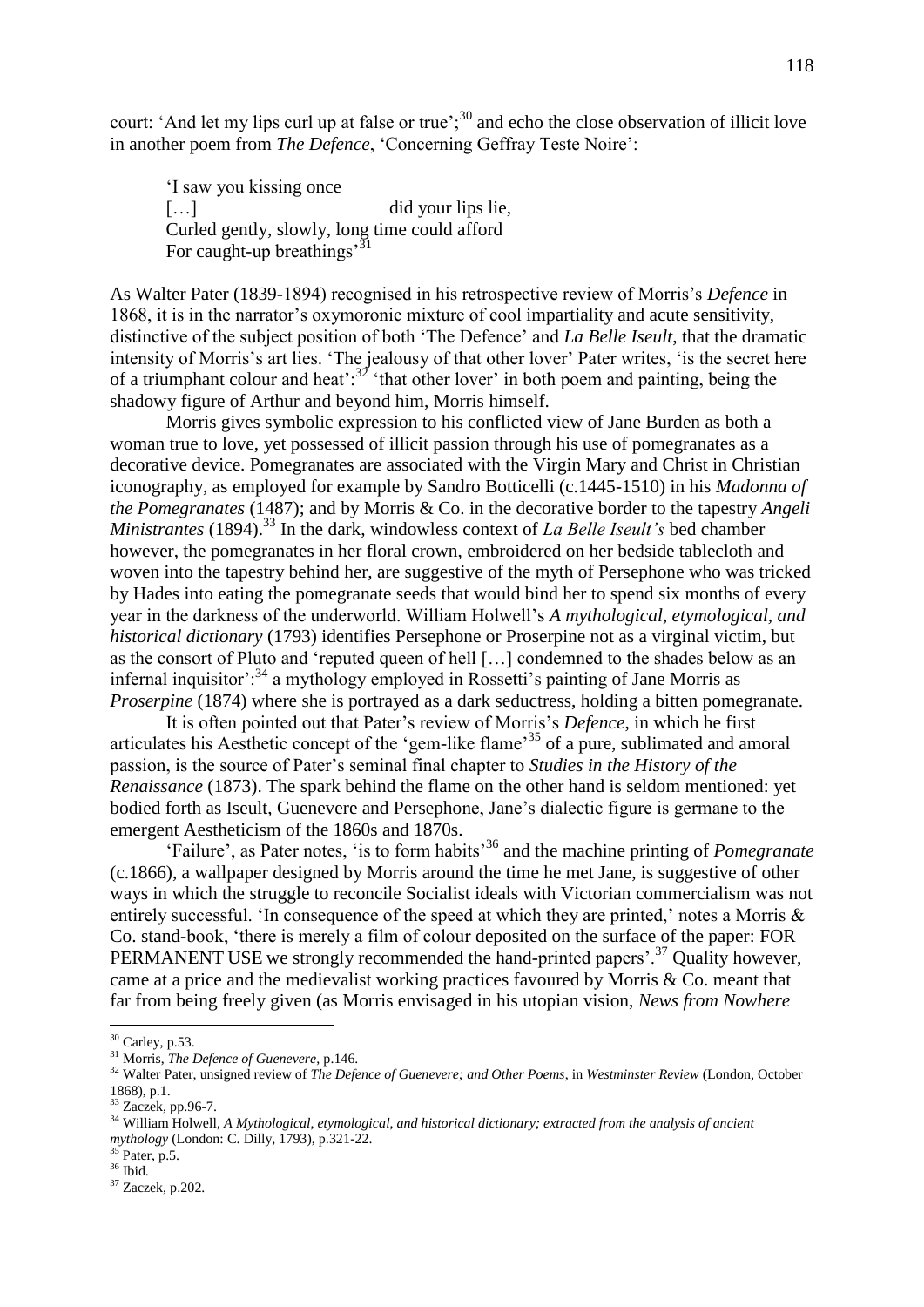[1890]), their products often carried a price-tag well beyond the reach of the working man or woman. At the lower end of the scale, Lady Lanerton, chatelaine at Castle Howard, paid £1.18s.6p for seven pieces of wallpaper in  $1878<sup>38</sup>$  which equated to over three weeks wages for an unskilled labourer;<sup>39</sup> whilst at the upper end of the scale, Morris's estimate for the pomegranate-embroidered valances for two State Rooms at St. James's Palace, came in at £555: a price even the palace authorities baulked at.<sup>40</sup>

Yet perhaps the greatest disjunction between Morris's Socialism and commercial practice was evident in the architectural designs of his patrons, where Morris's desire to create an egalitarian society where labour would be exalted and craftsmanship bring a democracy of beauty to the poor, came into direct conflict with a class-ridden age. Writing in 1880 the Victorian architect J.J. Stevenson rued

our more complicated ways of living […] Instead of the hall and single chamber of the middle ages, with which even kings were content, every ordinary house must have  $[...]$  a complicated arrangement of servants' offices.<sup>41</sup>

Despite the reform bills of 1832 and 1867 enfranchisement of the lower classes did not translate into spatial democracy in middle or upper middle-class homes: quite the opposite. '[W]hether in a small house or a large one,' Stevenson advised, 'let the family have free passage-way without encountering the servants' (p.214). Wightwick Hall for example, built near Wolverhampton by Theodore Mander 'a cultivated and progressive manufacturer', contains over 400 items of furnishings by Morris & Co. which meld seamlessly into a medievalist architectural Romance. Yet Wightwick's Great Parlour, with its minstrel's gallery, was designed as a private living space served by 'concealed servant's ways'.<sup>42</sup> Devised in the spirit of utopian Socialism, Wightwick functioned on a practical level in ideological opposition to Morris's neo-medieval halls in *News from Nowhere*. At home in his castle, Theodore Mander's interest in public service extended to installing central heating in the servants' garrets: not communal living.

The painter Hetherington Emmerson (1831-1895) provides another glimpse of how the medieval great hall had so altered in function as to become the setting for private repose in his portrait of another of William Morris's patrons, the 1<sup>st</sup> Lord Armstrong of Cragside (figure 4). Lord Armstrong was also a self-made man of the newly rich upper-class, an engineering genius who commissioned the architect Richard Norman Shaw to build Cragside – a neomedieval retreat supported by the very latest technological innovations such as hydroelectricity<sup>43</sup>. In Emmerson's portrait Lord Armstrong sits cocooned in a monumental inglenook. Above his head, and distinctly placed in the viewer's focal point, are *Spring* and *Summer, a pair of striking stained-glass panels from a set depicting the four seasons,* commissioned by Shaw from Morris in 1873.

<sup>38</sup> Eeyan Hartley, 'Morris & Co. in a Baroque Setting' *Journal of the William Morris Society*, 11.2 (Spring 1995), p.6.

<sup>&</sup>lt;sup>39</sup> Simon Eliot, 'Books and their readers – part 1' in *The Nineteenth-Century Novel; Realisms*, ed. by Delia Da Sousa Correa (London: Routledge, 2004) p.8. Eliot notes that the contemporary wages of an agricultural labourer ranged between twelve and seventeen shillings a week (twenty shillings made up one pound).

 $40$  Zaczek, p.70.

<sup>41</sup> Jeremy Mussen, *Up and Down Stairs, The History of the Country House Servant* (London: John Murray, 2010), p.221.

<sup>42</sup> Nicholas Mander, 'Ranged Against the Machine' in *The World of Interiors*, (London: Condé Nast), July 2011, pp.92-103.

<sup>43</sup> *Treasures from the National Trust*, ed. by Adrian Tinniswood (London: National Trust Books, 2007), p.272.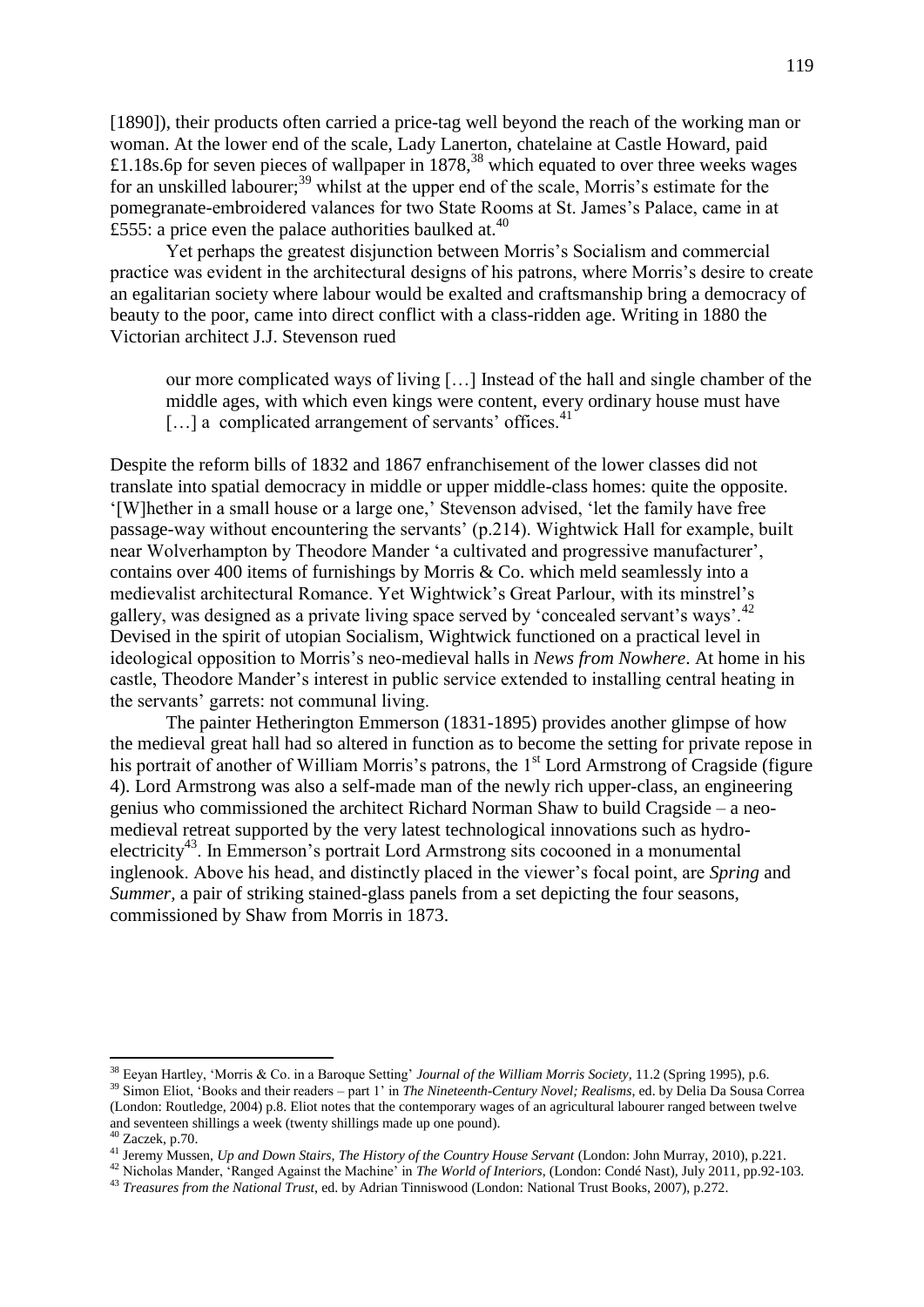

Figure 4: Henry Hetherington Emmerson, *1 st Lord Armstrong of Cragside*, c.1880 Oil on canvas, 75 x 63 cm, Cragside: Northumberland (Photo ©National Trust Images/Derrick E. Witty)

Seated by the fire in his slippers, Lord Armstrong appears to align himself with Morris's ethics by proclaiming indifference to the heroic conventions of Royal Academy portraiture championed by Sir Joshua Reynolds (1723-1792) and the autocratic values of the British establishment it had come to represent.<sup>44</sup> Above him *Spring* appears to offer him two daffodils, as if in tribute to her patron. Yet the prominence Emmerson gives to Morris's allegorical figures suggests some subversive Chaucerian commentary is at play. Morris's supremely beautiful glass panels are designed and produced for an exclusive audience of one – a man who finds more of interest in his newspaper. The goddess of Spring, moreover, in Greek mythology is Aphrodite the unfaithful wife of Hephaestus  $-$  god of fire.<sup>45</sup> Perhaps Emmerson's tribute to this Victorian industrialist, aglow with firelight in his neo-baronial hall, is not entirely without censure.

In his notes to the *Manifesto of the Socialist League* (1885), Morris extends his vision of liberty from what he terms 'the monster […] Commercial Profit' to freedom from 'economical compulsion' in marriage.<sup>46</sup> Yet as a protean symbol both of fruitfulness and

<sup>44</sup> See, for example, the hegemonic precepts reflected in the alignment of style with class in the *Art Journal's* review of the Royal Academy exhibition, 1871, which denigrates the 'vulgar naturalism, the common realism' of Pre-Raphaelitism, 'which is applauded by the uneducated multitudes'. Extract in: Allen Staley, *The New Painting of the 1860s; Between the Pre-Raphaelites and the Aesthetic Movement* (London: Yale University Press, 2011), p.2.

<sup>45</sup> *The Hutchinson Encyclopedia*, pp.111 & 49

<sup>46</sup> Thompson, p.648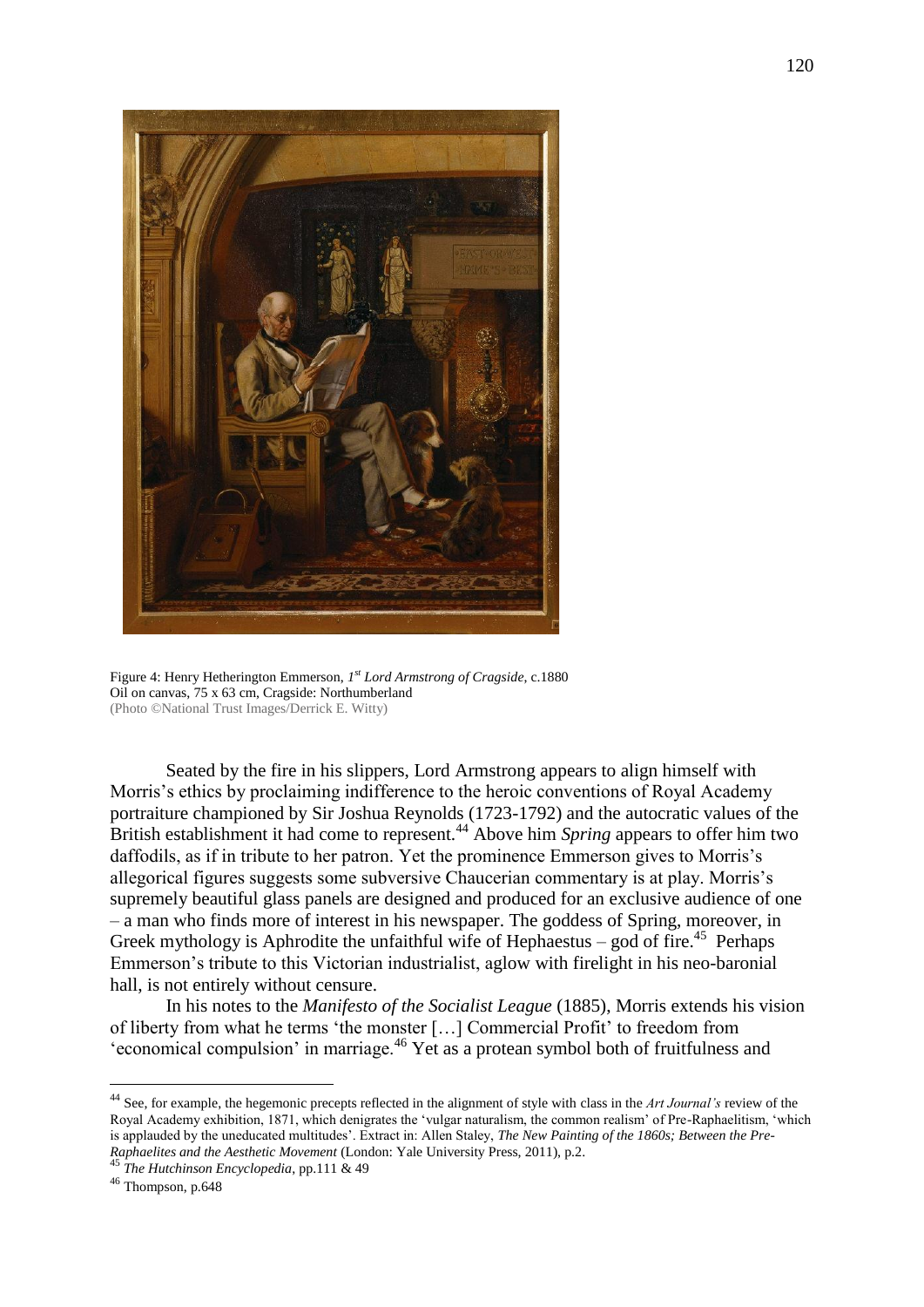faithlessness, Spring gestures to the conflicted commercial, political and private interests of both Morris and his patrons, and bares silent witness to the uncomfortable correlation between the market for luxury goods and the marriage market. She leads us back to Morris's own fireside, to his restless and unfaithful wife portrayed in *La Belle Iseult* and to the circumstances of his marriage to a penniless groom's daughter.

As Guenevere and her sister queen and adulteress Iseult, Jane Burden embodies Morris's Socialist ideology whilst presenting a dialectic challenge not only to the sexual mores of the Victorian age, but to the stability of Morris's own home. Transfigured through glaze and fabric, paint and poetry, through the symbol of the pomegranate and the shifting guises of Aphrodite and Venus, Proserpine and Spring, Morris's muse provides a satiric reminder of his Socialist hopes for a life freed from commercial bondage far removed from Morris & Co.'s market place. In a lecture entitled 'Some Hints on Pattern Designing' Morris notes wryly that 'clever designers [...] Have a great tendency to go mad'.<sup>47</sup> Yet the sheer complexity of Morris's interdisciplinary discourse, already evident in these early works, speaks of strength not weakness. Seeing the proofs of his illustrations to the *Kelmscott Chaucer* for the first time, Edward Burne-Jones declared of Morris's decorative frames that he 'loved to be snugly cased in boarders and buttressed up by the vast initials […] if you drag me out of my encasings, it will be like tearing a statue out of its niche'.<sup>48</sup> Burne-Jones's lighthearted testament to Morris's robust medievalism is illuminating. Ultimately, Morris employs intertextual motifs, Arthurian Romance and medieval dream-visions not merely to analyse and embody but to contain, order and control the world around him: translating loss and betrayal, like Shakespeare's Prospero, into regenerative artistic power.

# **Acknowledgements**

I am grateful to the staff at the image libraries of The National Trust and Tate Britain for their swift granting of copyright permissions. I would also like to express special thanks to Helen Elletson, curator at the William Morris Society, Kelmscott House, London for her generous assistance in sourcing an image of the *Queen Guenevere* hanging from Kelmscott Manor, Gloucestershire; and The Society of Antiquaries of London for their permission to use the same.

<sup>47</sup> Morris, *News from Nowhere*, p.280, lecture given at the Working Men's College, London 1881

<sup>48</sup> Zaczek, p.34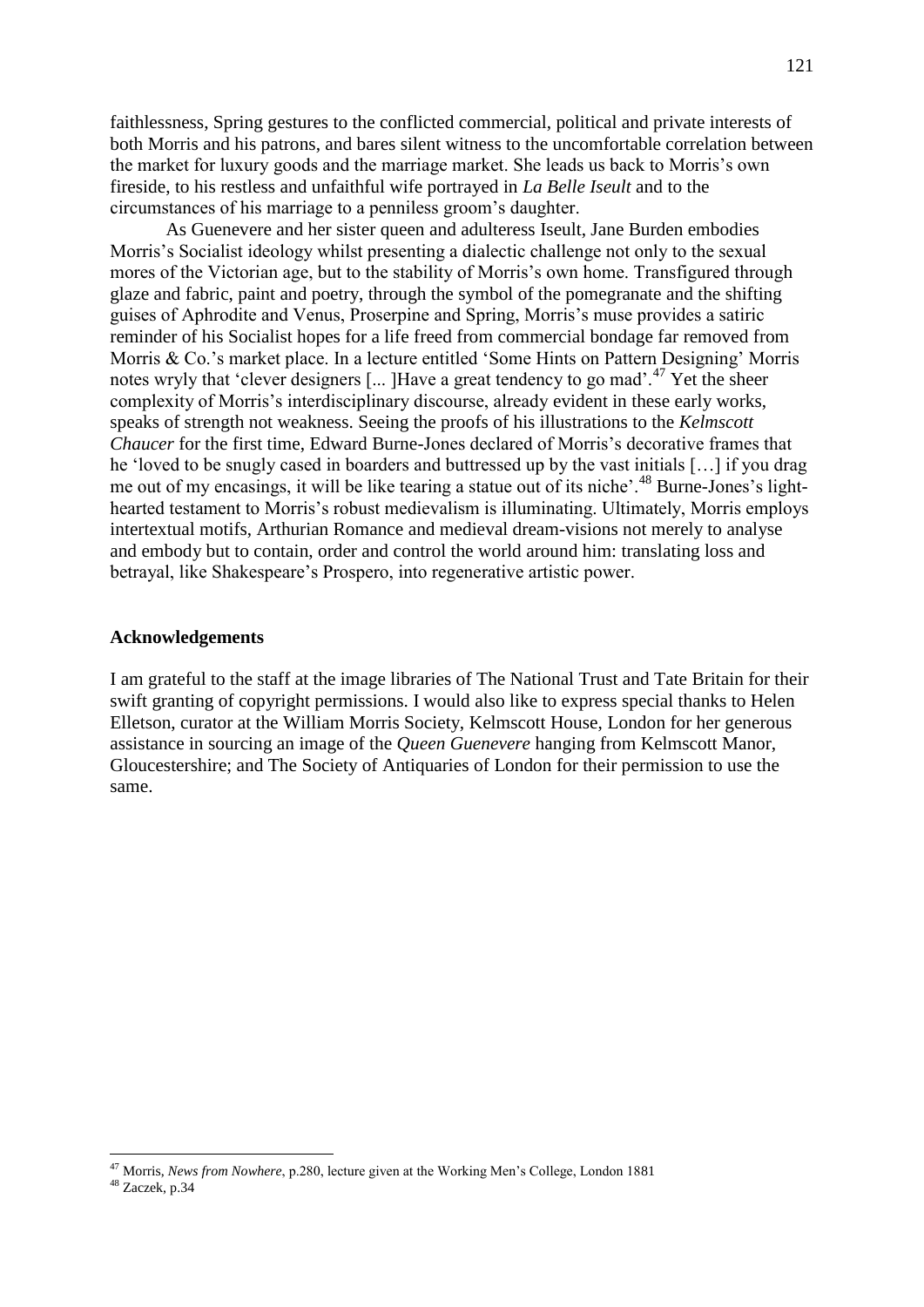## **Bibliography**

### **Primary Sources – Art History**

- Holwell, William, *A mythological, etymological, and historical dictionary; extracted from the analysis of ancient mythology*, London: C. Dilly, 1793 [http://ezproxy.ouls.ox.ac.uk:2138/ecco/infomark.do?&source=gale&prodId=ECCO&u](http://ezproxy.ouls.ox.ac.uk:2138/ecco/infomark.do?&source=gale&prodId=ECCO&userGroupName=oxford&tabID=T001&docId=CW112017349&type=multipage&contentSet=ECCOArticles&version=1.0&docLevel=FASCIMILE) [serGroupName=oxford&tabID=T001&docId=CW112017349&type=multipage&conte](http://ezproxy.ouls.ox.ac.uk:2138/ecco/infomark.do?&source=gale&prodId=ECCO&userGroupName=oxford&tabID=T001&docId=CW112017349&type=multipage&contentSet=ECCOArticles&version=1.0&docLevel=FASCIMILE) [ntSet=ECCOArticles&version=1.0&docLevel=FASCIMILE](http://ezproxy.ouls.ox.ac.uk:2138/ecco/infomark.do?&source=gale&prodId=ECCO&userGroupName=oxford&tabID=T001&docId=CW112017349&type=multipage&contentSet=ECCOArticles&version=1.0&docLevel=FASCIMILE) [Accessed 5/02/2013]
- Morris, William, *The Works of Geoffrey Chaucer,* reproduced in monochrome facsimile as *Geoffrey Chaucer; The Kelmscott Chaucer*, London: CRW Publishing, 2007
- Stewart, W. (ed?), *The Gods and Goddesses of Classical Mythology; Being a Short Classical Dictionary*, London: W. Stewart & Co., 1882 <http://dbooks.bodleian.ox.ac.uk/books/PDFs/590542996.pdf> [Accessed 10/02/2013]

### **Secondary Sources – Art History**

Bullen, J. B., *Rossetti; Painter and Poet*, London: Frances Lincoln 2011

- Buxton, Anthony, *William Morris,* Lecture given at Rewley House, for the MSt in Literature and Arts, University of Oxford: October 2012
- Cherry, John, and Dr. A. R. Dufty, *Kelmscott Manor*, London: The Society of Antiquaries of London, 1999
- Emblen, Katie and Denise Dresner (eds.) and others, *The Hutchinson Encyclopedia; 1999 Edition*, Oxford: Helicon, 1999
- Fowle, Frances, *La Belle Iseult* 1858, 'Summary', Tate Britain, December 2000 <http://tate.org.uk/artworks/morris-la-belle-iseult-n04999/text-summary> © Tate, London 2000 [Accessed 10/12/2012]
- Hartley, Eeyan, 'Morris & Co. in a Baroque Setting' *JWMS* 11.2, Spring 1995, pp.5-9 <http://www.morrissociety.org/publications/JWMS/SP95.11.2.Hartley.pdf> [Accessed 14/02/2013]
- Herbert, Isolde Karen 'The "Sympathetic Translation" of Patterns: William Morris as Singer, Scribe, and Printer', in *Journal of the William Morris Society*, 13.4, London: Society of Antiquaries of London, pp.21-9. <http://www.morrissociety.org/publications/JWMS/SP00.13.4.Herbert.pdf> [Accessed 12/01/2012]
- Mander, Nicholas, 'Ranged Against the Machine', *The World of Interiors*, July 2011, London: Condé Nast, pp.92-103
- Musson, Jeremy, *Up and Down Stairs, The History of the Country House Servant,* London: John Murray, 2010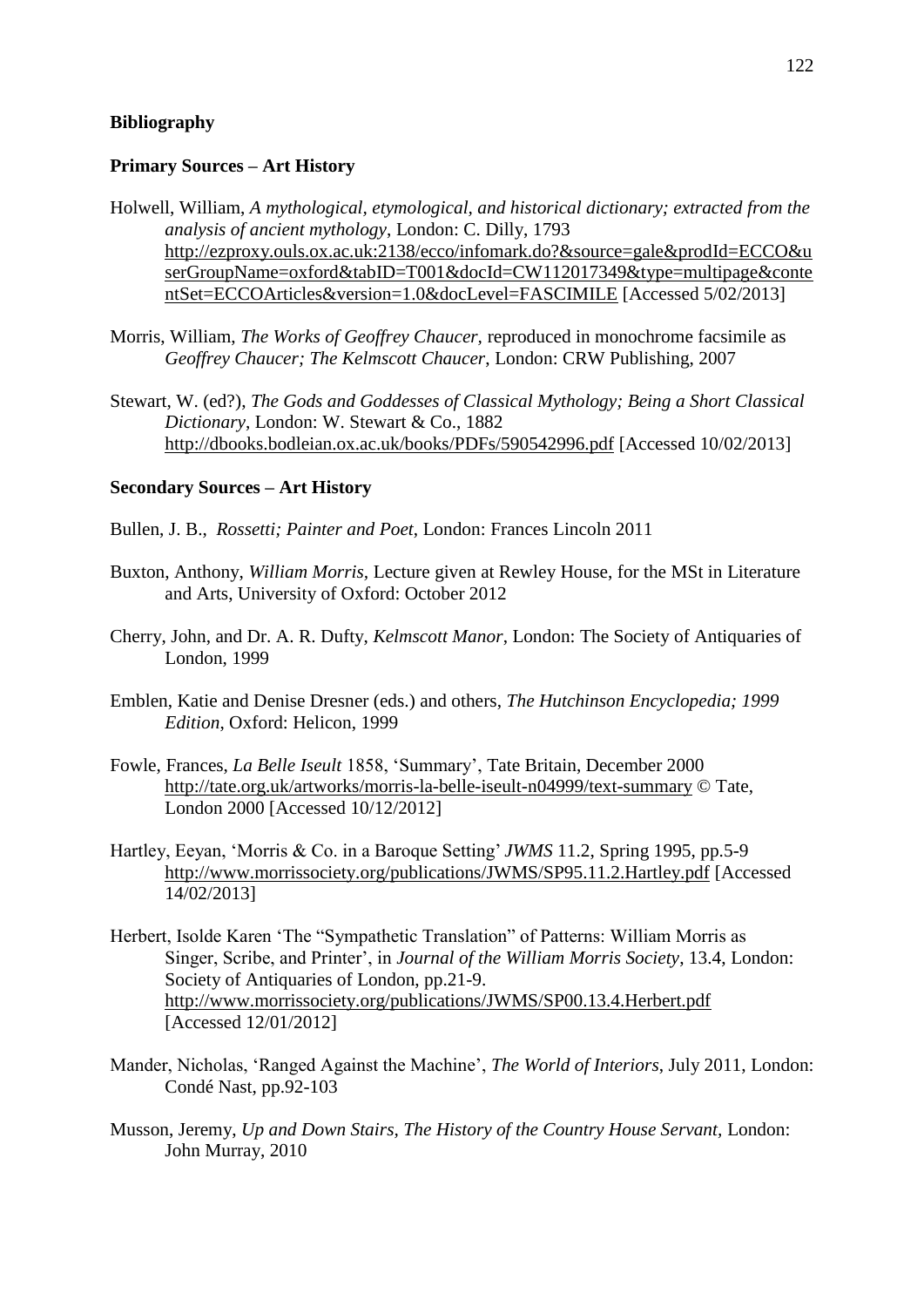- Staley, Allen, *The New Painting of the 1860s; Between the Pre-Raphaelites and the Aesthetic Movement*, London: Yale University Press, 2011
- Tinniswood, Adrian (ed.) *Treasures from the National Trust*, London: National Trust Books, 2007
- Zaczek, Iain, *Essential William Morris*, London: Dempsey Parr, 1999

#### **Primary Sources - Literature**

- Arnold, Matthew, 'Dover Beach', *New Poems* (1867) [www.victorianweb.org/authors/arnold/writings/doverbeach.html.](http://www.victorianweb.org/authors/arnold/writings/doverbeach.html) [Accessed 29/11/12]
- Birch, Dinah (ed.), *John Ruskin; Selected Writings*, Oxford: Oxford University Press, 2009
- Carley, James (ed.) *Arthurian Poets*, *Matthew Arnold and William Morris,* Bury St Edmunds: The Boydell Press 1990
- Lynch, Kathryn L. (ed.), *Dream Visions and Other Poems; Geoffrey Chaucer*, London: W.W. Norton & Company 2007
- Morris, William, *The Defence of Guenevere; and Other Poems,* London: Bell and Daldy, 1858,<http://dbooks.bodleian.ox.ac.uk/books/PDFs/590699390.pdf> [Accessed 5/02/2013]
- Pater, Walter. 'Review' (unsigned) of William Morris's The Defence of Guenevere: and Other Poems, *Westminster Review*, London: October 1868 [www.morrisedition.lib.uiowa.edu/eptalessupplecritPater2.html](http://www.morrisedition.lib.uiowa.edu/eptalessupplecritPater2.html) [Accessed 08/11/2012]
- ----- *Studies in the History of the Renaissance*, London:Macmillan, 1873
- Robinson, F. N. (ed.), *The Complete Works of Geoffrey Chaucer*, 2nd edition, Oxford: Oxford University Press, 1986
- Unsigned notice of *The Defence of Guenevere; and Other Poems* in *Spectator*, London: February 1858) xxx, p.238 <http://morrisedition.lib.uiowa.edu/defencesuppreviews.html> [Accessed 5/02/2013]
- Wilmer, Clive (ed.), *William Morris*; *News from Nowhere and Other Writings* London: Penguin Books, 2004

## **Secondary Sources – Literature**

- Berry, Ralph, 'A Defense of Guenevere', in *Victorian Poetry*, 9:3, 1971:Autumn, pp.277-286
- Eliot, Simon, 'Books and their readers part 1' in Delia Da Sousa Correa (ed.) *The Nineteenth-Century Novel; Realisms,* London: Routledge, 2004, pp.5-39
- Perkins, Nicholas and Alison Wiggins, *The Romance of the Middle Ages*, Oxford: Bodleian Library, University of Oxford, 2012